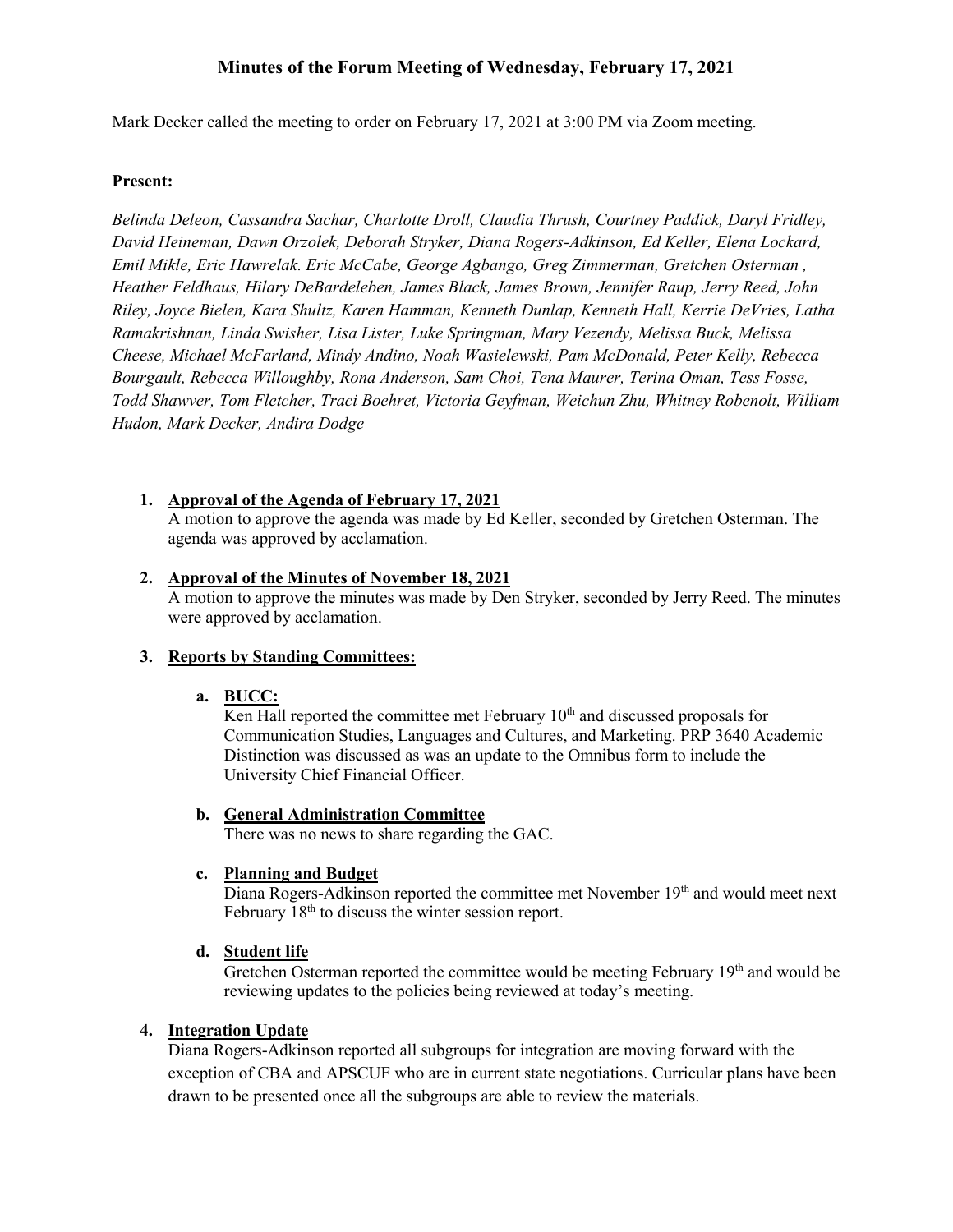# **5. Second Reading: Revised PRP 4789 Harassment & Discrimination; 4790 Sexual Misconduct**

Jen Raup said the two PRPs can move forward to follow federal regulations regarding student and staff harassment and misconduct policies. Votes were taken with the following delegate responses: a vote to approve PRP 4789 was made by Gretchen Osterman, seconded by George Agbango and passed with 18 affirmative, 2 abstentions, and 0 nays; a vote to approve PRP 4790 was made by Gretchen Osterman, seconded by Jerry Reed and passed with 21 affirmative, 0 abstentions and nays.

# **6. Open Forum**

There were no issues raised at today's open forum.

Adjournment**:** The meeting was adjourned at 3:25 PM.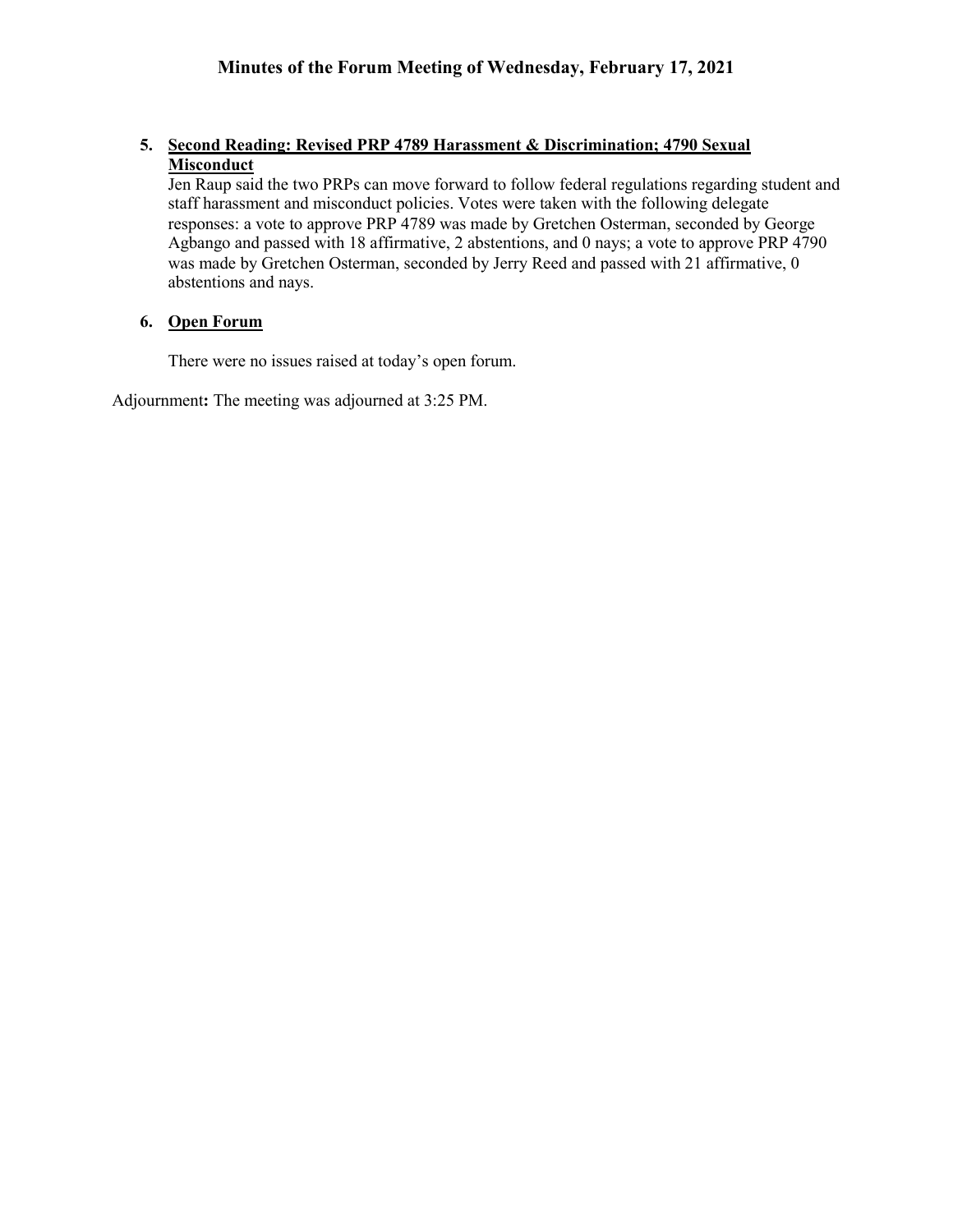# **Minutes of the Forum Meeting of Wednesday, March 24, 2021**

Mark Decker called the meeting to order on March 24, 2021 at 3:00 PM via Zoom meeting.

*Present: Alyssa Carsia, Andira Dodge, Asa Kelley, Belinda Deleon, Brad Swenson, Carrie Winship, Cassandra Sachar, Charlotte Droll, Christa Barilla, Claudia Thrush, Courtney Paddick, Dan Knorr, Dave Kube, Diana Rogers-Adkinson, Michael McFarland, Mindy Andino , Sangdo Choi, Ed Keller, Elizabeth Stauder, Eric Hawrelak, Eric McCabe, George Agbango, Gretchen Osterman, Heather Feldhaus, Hilary DeBardeleben, James Black, James Brown, Jennifer Umberger, John Riley, Joyce Bielen, Kara Shultz, Kenneth Hall, Kerrie DeVries, Kimberly Bellard, Latha Ramakrishnan, Lisa Lister, Lori Parke, Luke Springman, Madelyn Rodriguez, Marcella Woods, Mark Decker, Marty Wygmans, Mary Teresa O'Hara, Mary Vezendy, Melissa Buck, Melissa Cheese, Noah Wasielewski, Pamela McDonald, Peter Kelly, Rebecca Bourgault, Renelle Wetzel, Rona Anderson, Sabina Bower, Scott Schaffer, Stephanie Gardner, Susan Fetterman, Terina Oman, Tess Fosse, Tom Fletcher, Todd Shawver, Whitney Robenolt, William Hudon.*

#### **1. Approval of the Agenda of March 24, 2021** A motion to approve the agenda was approved by acclamation.

# **2. Approval of the Minutes of February 17, 2021**

A motion to approve the minutes was made by Lisa Lister, seconded by Ed Keller. The minutes were approved by acclamation.

## **3. Reports by Standing Committees:**

## **a. BUCC:**

Ken Hall reported BUCC met twice in February, reviewing and approving course proposals for Political Science, Communication Sciences and Disorders, Languages and Cultures as well as discussing a second read of PRP 3640 Academic Distinction and first read of PRP 3230 Co-Curricular Policy. The committee will also be reviewing the revised Omnibus form at their next meeting.

## **b. General Administration Committee**

There was no news to share regarding the GAC.

## **c. Planning and Budget**

Diana Rogers-Adkinson reported the committee reviewed the success of the extended winter session and noted the next winter session may also be slightly longer than the average sessions historically.

The renovations for McCormick Hall are in the design phase. with facilities mapping where current offices/classrooms may be relocated during the projected three-year construction.

The committee will meet March  $25<sup>th</sup>$  to discuss the budget implications of federal relief funds due to Covid.

## **d. Student life**

Gretchen Osterman reported that the committee is working with Dan Knorr on a Time, Place, and Purpose Policy.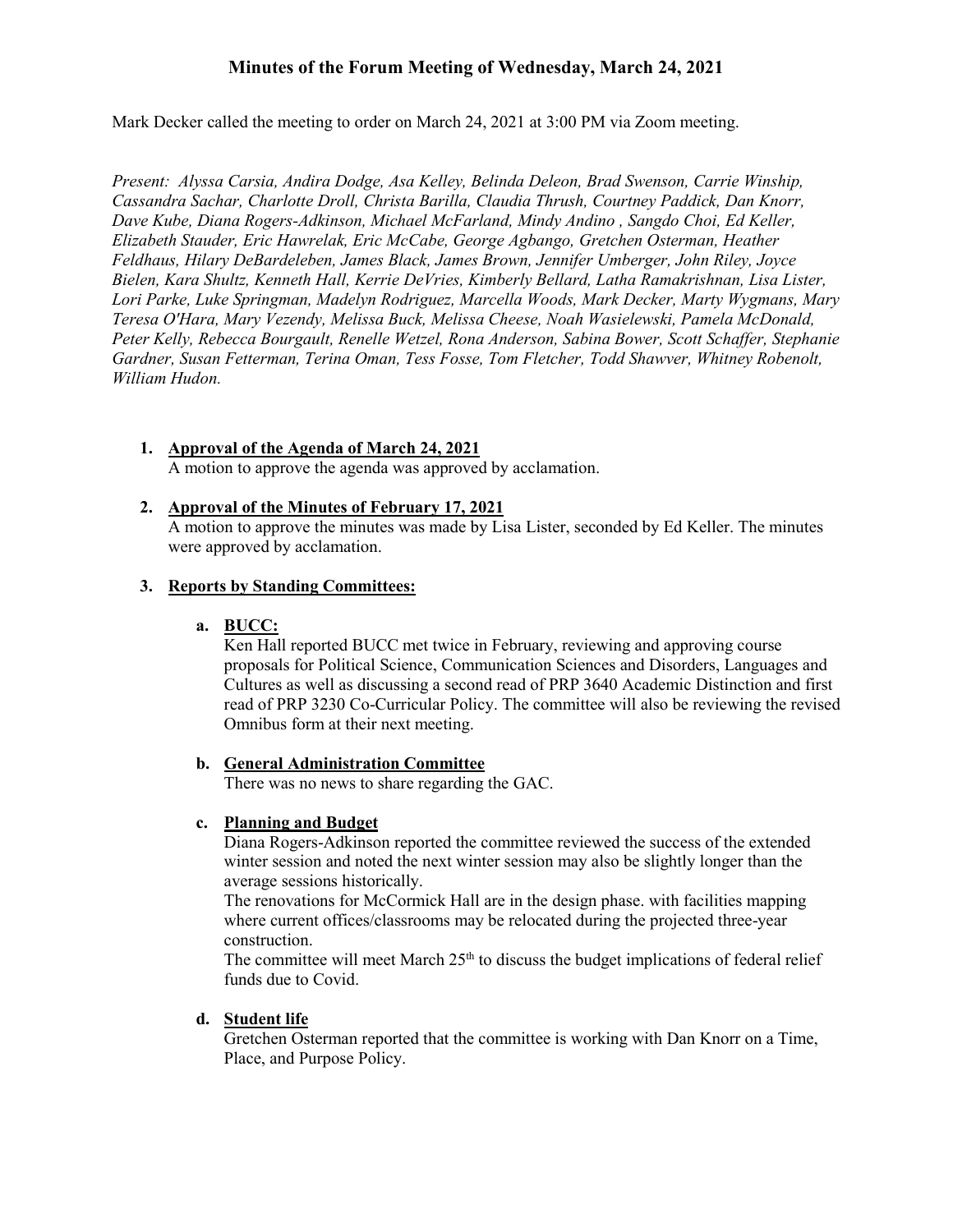# **Minutes of the Forum Meeting of Wednesday, March 24, 2021**

# **4. Governance Document Revisions**

Mark Decker will be gathering updated information from various departments for the Governance document due to recent reconfigurations.

## **5. Integration Update**

Diana Rogers-Adkinson reported the academic array is being clarified and finalized in preparation for the Board of Governor's report which is due April 12<sup>th</sup>. Surveys have been sent to students, faculty, and staff regarding renaming and feedback will be gathered regarding curricular plans.

# **6. Informational Reading PRP 3640: Academic Distinction**

BUCC approved this policy which extends Dean's list and Latin distinction honors to part-time and transfer students. They redefined the ceremonial distinctions to better award the highperforming students who sometimes are only required to take classes at BU part-time to meet their program requirements.

## **7. Open Forum**

There were no issues raised at today's open forum.

Adjournment**:** The meeting was adjourned at 3:27 PM.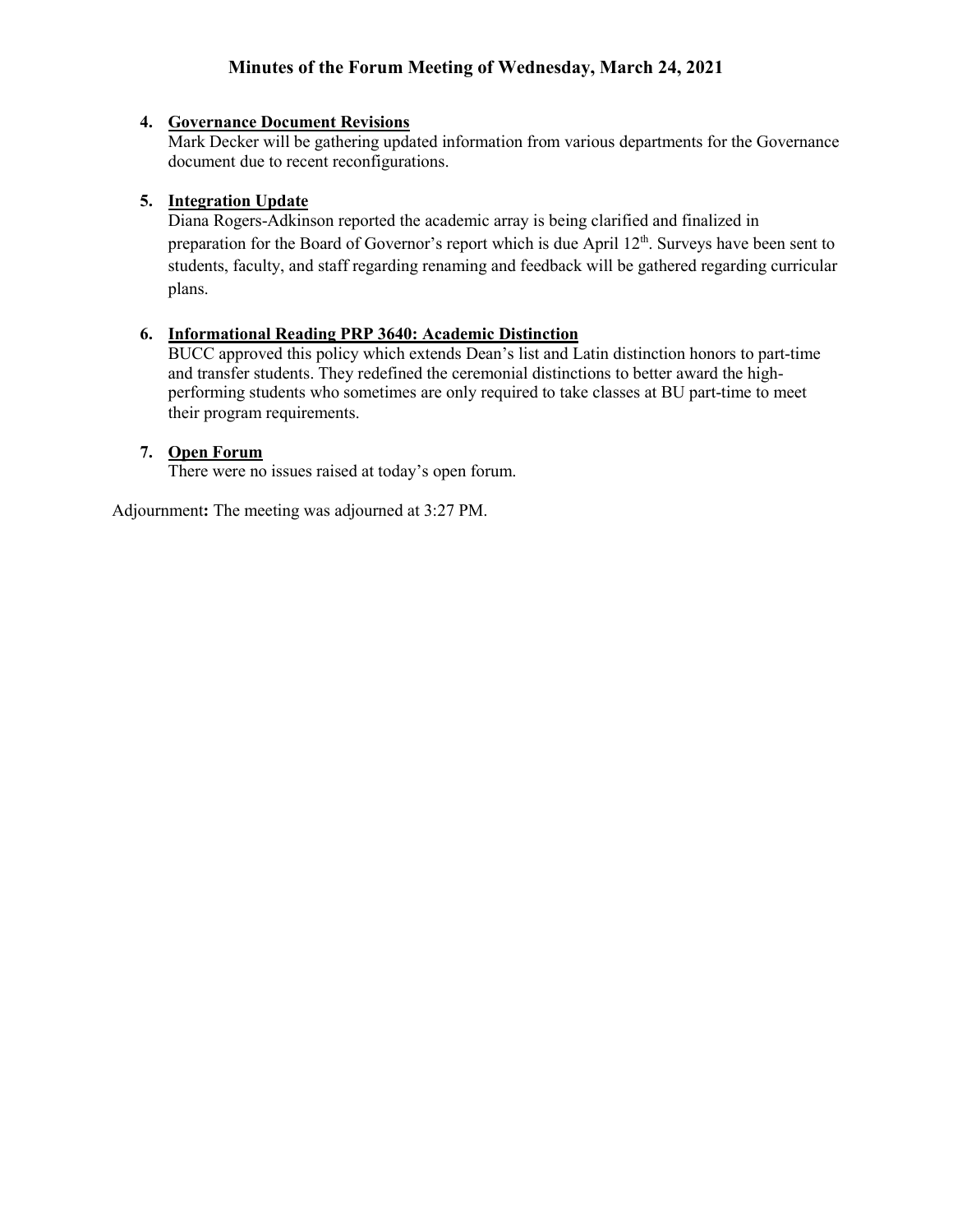# **Minutes of the Forum Meeting of Wednesday, April 21, 2021**

Mark Decker called the meeting to order on April 21, 2021 at 3:00 PM via Zoom meeting.

*Present*: *Ali Ozdogan, Amy Eitzen, Andira Dodge, Asa Kelley, Carrie Winship, Cassandra Sachar, Charlotte Droll, Claudia Thrush, Courtney Paddick, Dan Knorr, Daryl Fridley, Dave Kube, David Heineman, Dawn Orzolek, Deborah Stryker, Deby Krum, Diana Rogers-Adkinson, Elizabeth Stauder, Eric Hawrelak, Eric McCabe, Erik Evans, Gay Spezialetti, George Agbango, Gretchen Osterman, Heather Feldhaus, Hilary DeBardeleben, James Black, James Brown, Jerry Reed, John Riley, Kara Shultz, Kenneth Hall, Kerrie DeVries, Kristina Wood, Luke Springman, Mark Decker, Marty Wygmans, Mary Vezendy, Melissa Buck, Michael McFarland, Mindy Andino, Noah Wasielewski, Peter Kelly, Rebecca Bourgault, Sam Choi, Terina Oman, Tim Pelton, Todd Shawver, Tom Fletcher, Whitney Robenolt*

#### **1. Approval of the Agenda of April 21, 2021** A motion to approve the agenda was approved by acclamation.

## **2. Approval of the Minutes of March 24, 2021**

A motion to approve the minutes was made by George Agbango, seconded by Eric Hawrelak. The minutes were approved by acclamation.

# **3. Reports by Standing Committees:**

#### **a. BUCC:**

Ken Hall reported the final BUCC meeting for the semester was scheduled for April  $28<sup>th</sup>$ where there would be a first read for a General Education policy regarding Goal 8 language credits for international students with English as a second language.

#### **b. General Administration Committee**

There was no report regarding the GAC aside from the First Read of PRP 6538 which is included below in #6.

## **c. Planning and Budget**

Diana Rogers-Adkinson reported the committee met March  $25<sup>th</sup>$  for the final time this semester to discuss the budget implications of federal relief funds due to Covid as well as enrollment updates. Undergraduate enrollment has decreased this past year, primarily due to covid, while graduate enrollment has slightly increased during the same time.

#### **d. Student life**

There was no report regarding Student Life aside from the discussion of a new PRP regarding Time, Place, and Manner which is included below in #7.

## **4. Integration Update**

Diana Rogers-Adkinson reported the academic array is being clarified and finalized in preparation for the Board of Governor's meeting April 28<sup>th</sup>. There will be a 60-day communication period following the meeting as well as public forums to be announced.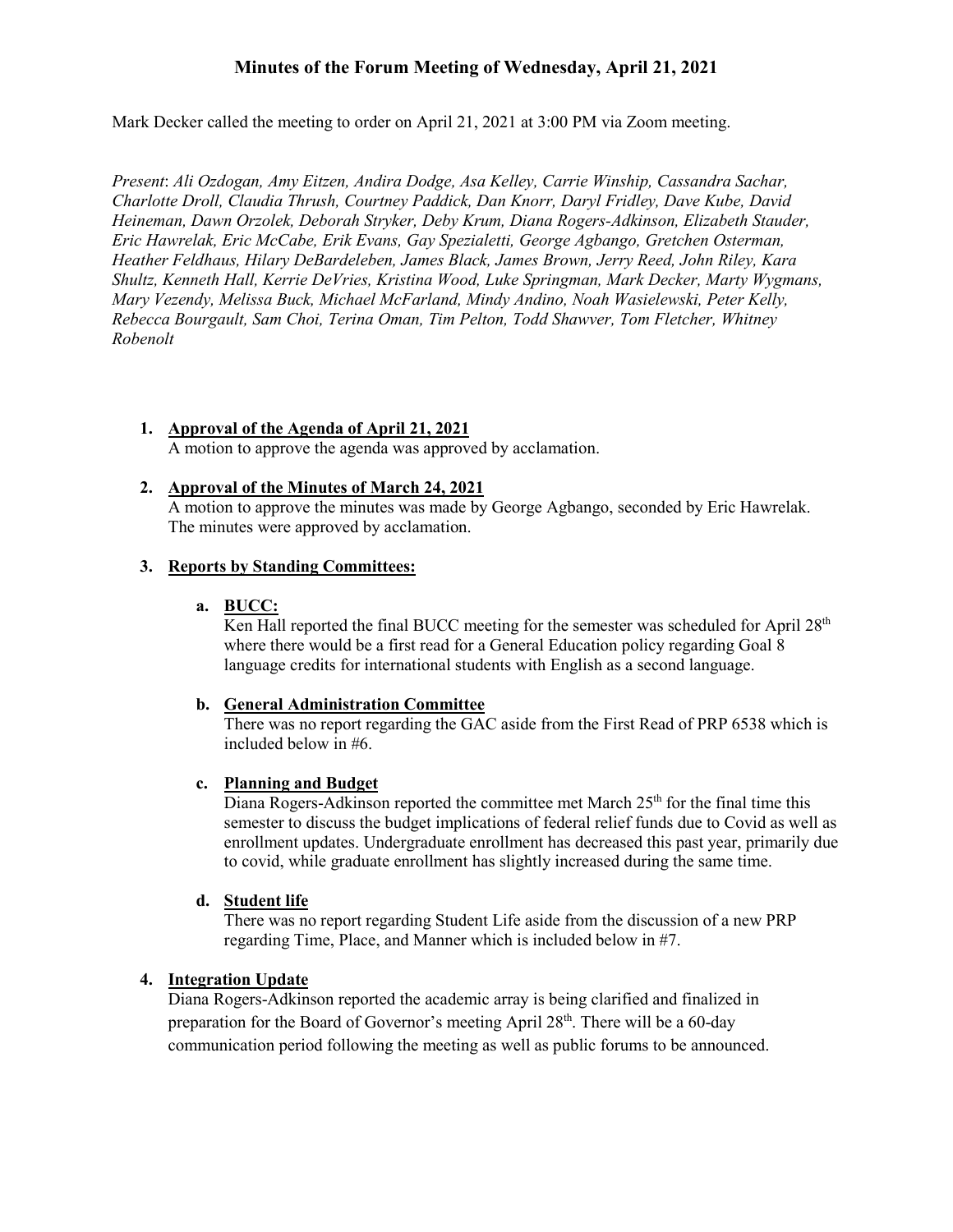# **5. Informational Reading PRP 3465 Posthumous Degree**

BUCC approved this policy which formalizes protocols and procedures for students who have passed away having taken a majority of credits to graduate to earn either a degree or a degree in memoriam.

# **6. First Reading: PRP 6538 Tuition Waiver**

Jerry Reed explained revisions to an existing tuition waiver to ensure equal representation among various campus entities. There will be a second reading in September.

# **7. Informational Discussion: Interim PRP Manner, Time, Place**

Gretchen Osterman and Dan Knorr presented information about a new PRP regarding expressive activities on campus. This policy will be finalized and implemented as an interim policy this summer with formal consideration at the September meeting.

Dan explained that the policy will define expressive activities as well as the parameters to be followed on campus allowing for 1<sup>st</sup> Amendment rights as well as those of the university. There will be content-neutral guidelines for both on and off-campus groups to ensure free speech as well as ensuring activities do not interfere with the BU mission or operations.

# **8. Open Forum**

An announcement was made regarding available covid vaccinations at the Berwick Hospital. There was a call for volunteers to help paint the Bloomsburg Town Pool. A reminder was given about President Hanna's Staff/Faculty Town Hall meeting April 22<sup>nd</sup>.

Adjournment**:** The meeting was adjourned at 3:45 PM.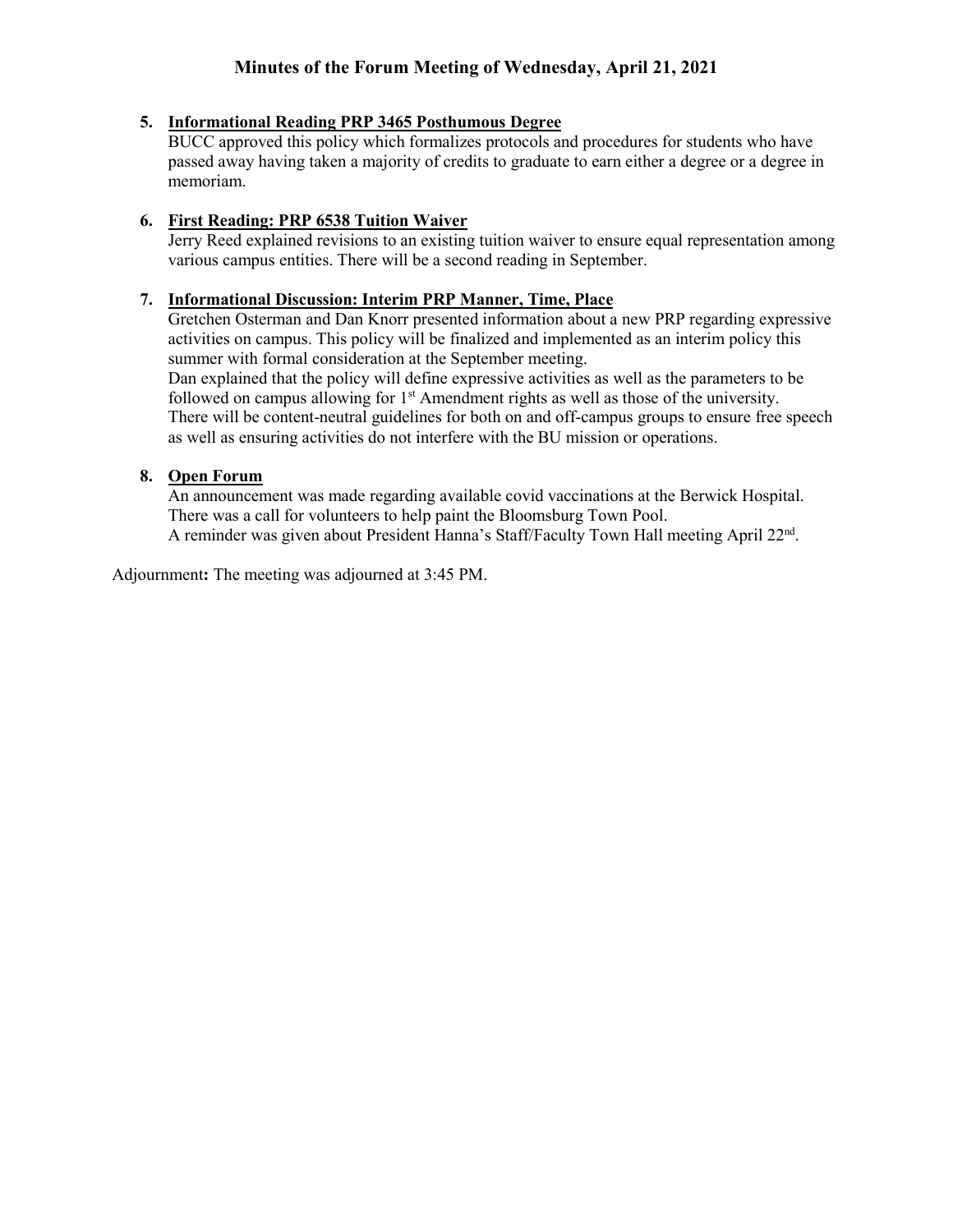# **Minutes of the Forum Meeting of Wednesday, October 13, 2021**

Mark Decker called the meeting to order on October 13, 2021 at 3:00 PM via Zoom meeting.

*Present*: *Allison Brooks, Alvaro Galliani, Andira Dodge, Andy Dunlap, Angela La Valley, Charlotte Droll, Conrad Quintyn, Dan Knorr, Daryl Fridley, Dave Kube, Denice Wengryn, Diana Rogers-Adkinson, Ed Keller, Edward Mooney, Eric Hawrelak, Erik Evans, George Agbango, Gretchen Osterman, Heather Feldhaus, James Black, James McCormack, Jennifer Lehman, Jerry Reed, Jim Brown, Joseph Mowad, Julia Leighow, Kara Shultz, Kate Beishline, Kenneth Hall, Kerrie DeVries, Latha Ramakrishnan, Linda Swisher, Lisa Lister, Lori Parke, Mark Decker, Mary Vezendy, Melissa Buck, Melissa Cheese, Nancy Rothermel, Noah Wasielewski, Peter Kelly, Richard Paulsen, RJ Galiszewski, Rona Anderson, Sam Choi, Scott Kane, Terina Oman, Tom Fletcher, Todd Shawver, Traci Fetterman, Whitney Robenolt*

**1. Approval of the Agenda of October 13, 2021**

A motion to approve the agenda was approved by acclamation.

**2. Approval of the Minutes of April 21, 2021**

A motion to approve the minutes were approved by acclamation.

## **3. Reports by Standing Committees:**

## **a. BUCC:**

Ken Hall reported the next BUCC meeting will be October  $20<sup>th</sup>$  with several policies to be reviewed, including transfer students and curriculum between the schools during integration.

## **b. General Administration Committee**

There was no quorum at the first meeting of the semester but there was discussion on the Time, Place, Manner policy which will be reviewed below (see #6).

## **c. Planning and Budget**

- Diana Rogers-Adkinson reported the committee met September  $30<sup>th</sup>$ .
- Facilities concerns were discussed for Exceptionality programs. Requests for needs reach back as far as five years so there can be a gap between conversations and project completion.
- Budget Subcommittee reported an increase in summer college.
- Due to federal stimulus, we ended with a positive fiscal year due to higher service revenue and lower salary and benefits expenditures. There was a shortfall in auxiliary funds due to housing/dining figures being lower than expected.
- Enrollment saw a drop in freshman class due to covid and integration concerns.

## **d. Student life**

Student Life has not met yet this semester, awaiting student government elections. There was no report regarding Student Life aside from the discussion of a new PRP regarding Time, Place, and Manner which is included below in #6.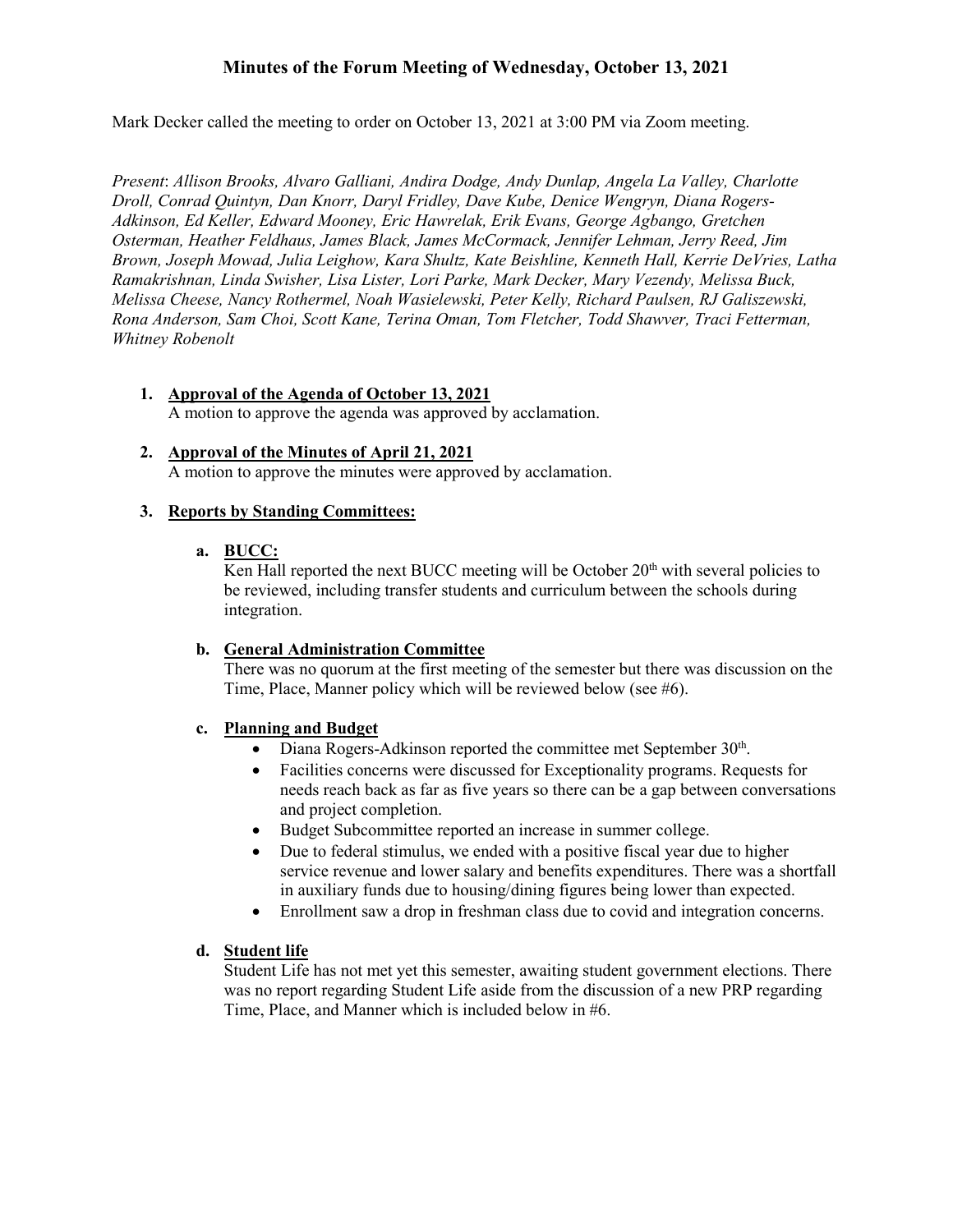# **4. Integration Update**

- Diana Rogers-Adkinson reported the confirmed primary cabinet for integrated institution.
- VPs will continue to work on organizational charts.
- The Interim curriculum committee is working on moving forward to design processes for how to address curriculum standards and changes across a single university.
- Chair elections will include current chairs and "future state" chairs to usher through the curriculum

# **5. Second Reading PRP 6538 Tuition Waiver (Reed)**

Non-collective bargaining waivers include non-represented employees. The Continuation of Benefit is the biggest change to the policy: with the additional proviso of including retirees with 15 years of service.

PRP was endorsed by Ed Keller, seconded by Ken Hall. The vote was yes:22 no: 0 abstain:0

# **6. Update: PRP 2100** Time, Place, Manner

What's deemed to be acceptable in expressive behavior on campus.

Will go for review and approval at next Forum.

Being a public university, we are sensitive to being open to our spaces used for demonstrations and free speech. PASSHE has provided a template policy as several universities have faced similar challenges. We are looking to provide "guardrails" for expression. Parameters will define disorderly conduct, harassment, designated free and open spaces. Timelines will be set (five days in advance) so that groups can share with BU Police so we can ensure safety and communication can be shared with the community.

Details on locations and sound parameters are still being decided.

A question was raised as to how a group of people responding to the planned demonstration would be treated.

# **7. Advisory Item: Telecommuting**

Jerry Reed explained a pilot program for BU telecommuting options which will begin with the IT departments across all three campuses. The hope is to offer additional opportunities to other staff later in the year if all goes well.

# **8. Open Forum**

No discussion.

Adjournment**:** The meeting was adjourned at 4:00 PM.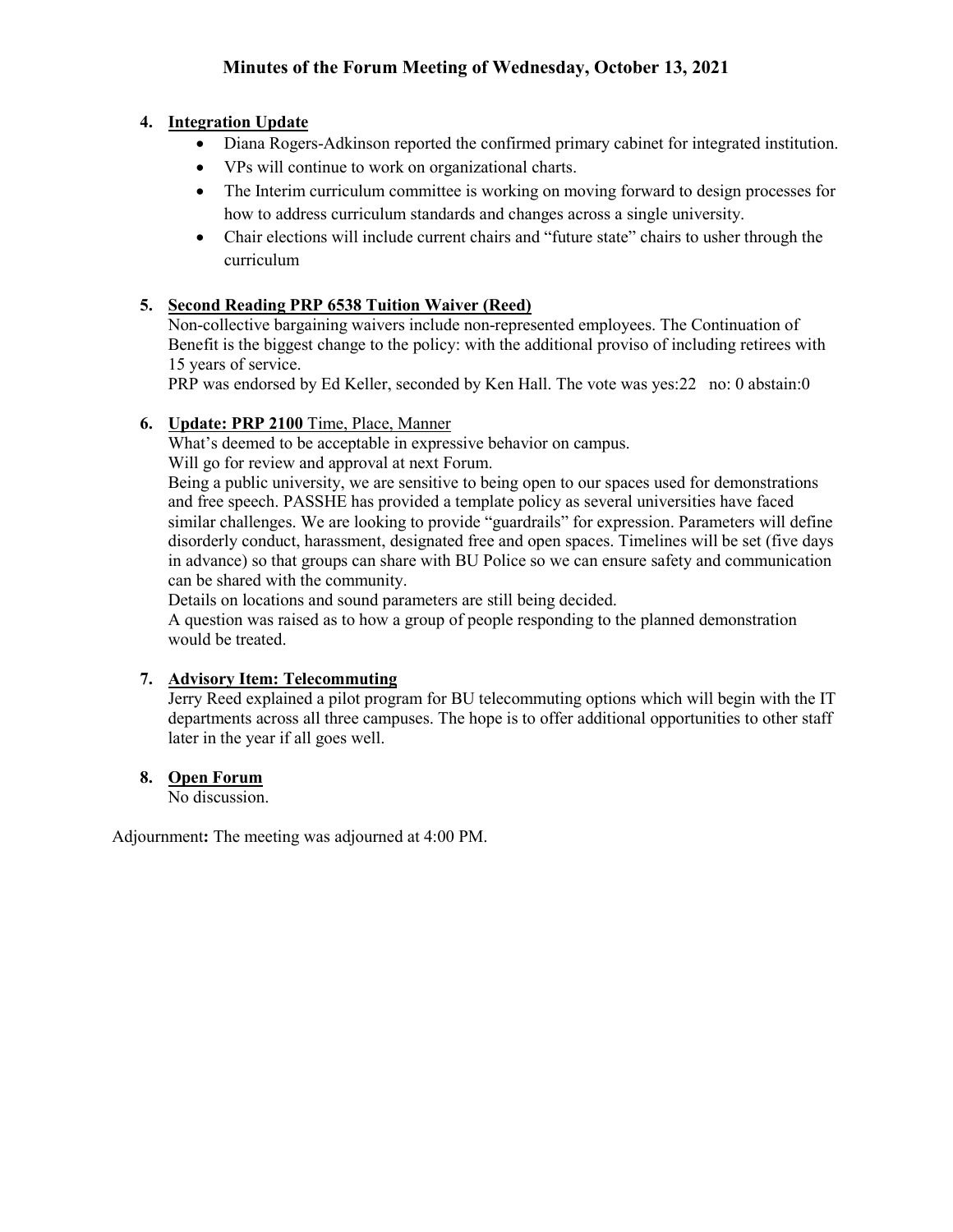# **Minutes of the Forum Meeting of Wednesday, November 17, 2021**

Mark Decker called the meeting to order on November 17, 2021 at 3:00 PM via Zoom meeting.

*Present*: *Amy Eitzen, Andira Dodge, Angela La Valley, Belinda Deleon, Brenda Pitonyak, Carrie Winship, Leo Sokoloski, Claudia Thrush, Dallas Flint, Dan Knorr, Dave Kube, Deborah Stryker, Diana Rogers-Adkinson, Edward Mooney, Eric Foster, Eric Hawrelak, Gretchen Osterman, Heather Feldhaus, James Black, James McCormack, Jerry Reed, Julia Leighow, Kate Beishline, Kathleen Heitzman, Katie Weaver, Kenneth Hall, Kerrie DeVries, Latha Ramakrishnan, Mark Decker, Mary Vezendy, Melissa Buck , Michael Coffta, Mykola Polyuha, Noah Wasielewski, Rebecca Bourgault, Richard Paulsen, Scott Kane, Sybil Holloway, Terina Oman, Tess Fosse, Whitney Robenolt*

# **1. Approval of the Agenda of November 17, 2021**

A motion to approve the agenda was approved by acclamation.

# **2. Approval of the Minutes of October 13, 2021**

A motion to approve the minutes was made by Michael Coffta, seconded by Angela LaValley; the minutes were approved by acclamation.

# **3. Discussion:**

The policy for the late-semester drop period needs to be reviewed, using data from all three campuses in order to have a consistent policy moving forward.

# **4. Reports by Standing Committees:**

## **a. BUCC:**

Mark Decker gave the BUCC report on behalf of Ken Hall (who was attending a BUCC meeting). The committee was to review the 21-22 Academic Calendar, the PASSHE transfer policy, along with proposals from Accounting, Finance, Economics, and Exercise Science.

# **b. General Administration Committee**

Jerry Reed reported that the GAC reviewed the Telecommuting policy that PASSHE is using as a guiding document and will be making standard for all campuses. BU will post a link to the PASSHE policy on our PRP page.

# **c. Planning and Budget**

- Diana Rogers-Adkinson reported the committee met October 21<sup>st</sup>.
- Facilities discussion was primarily focused on plans and various department needs for the McCormick renovations.
- The committee reviewed an Integrated University Budget Overview for years 2022-2026.
- The Budget Subcommittee discussed and reviewed the Unrestricted Net Assets, including the projected 2022-2026 CPP submission.
- There was also a review of Year 4 of the Strategic Enrollment Plan.

# **d. Student life**

The Student Life Committee is working on onboarding new student government participants and reviewing the current Code of Conduct for possible updates/